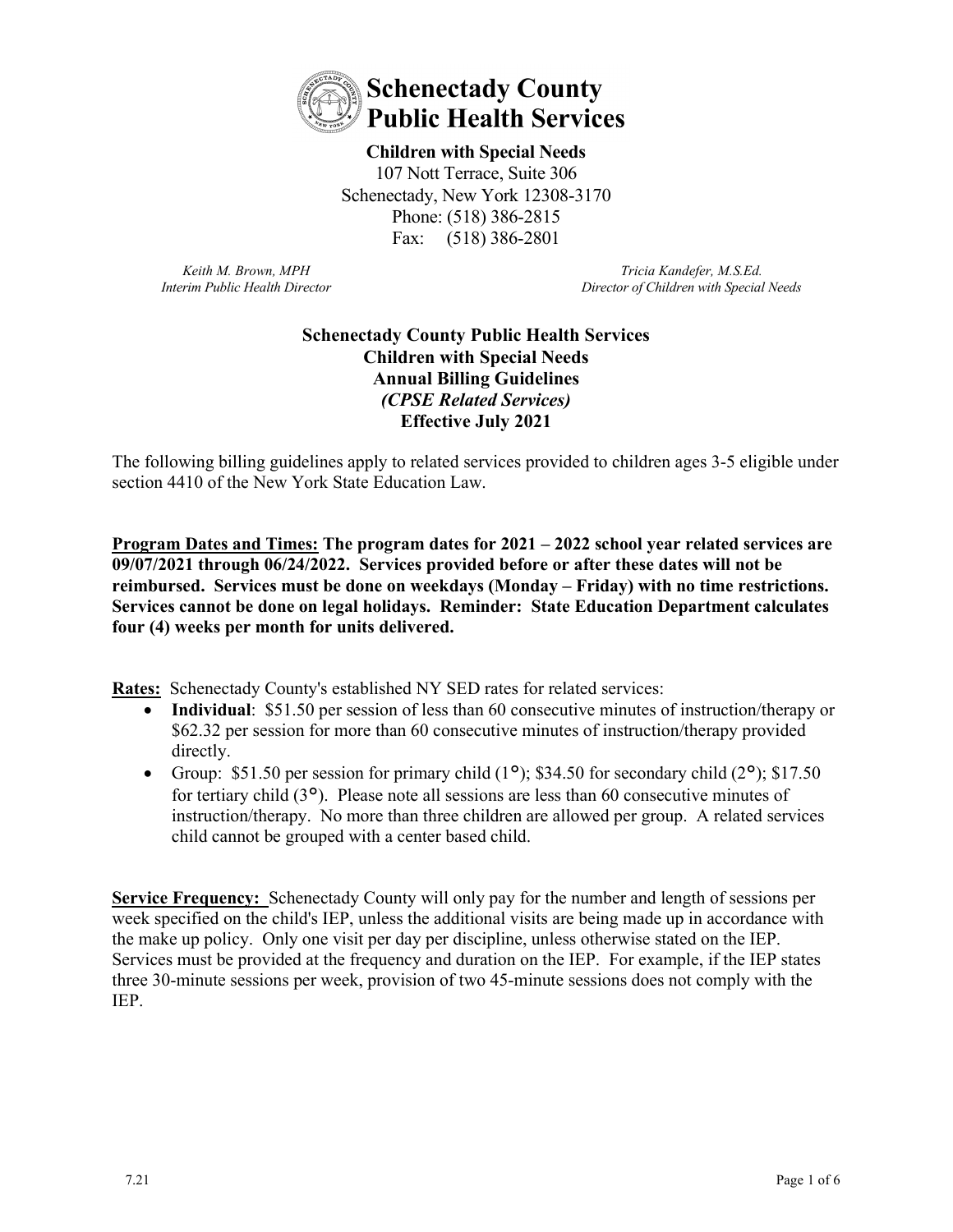**Make up Policy:** Sessions missed, for any unexpected reason, must be completed within 30 calendar days of the missed session and within the same school year/IEP period. After that time frame, the session will not be considered a make up. Make up visits may be scheduled in advance **only** in the case of planned legal absences, e.g. hospitalization. Special or unusual circumstances must be discussed with the Director of the Children with Special Needs (CWSN) Program before the provision of services. Make up sessions cannot be done on the same day as a regular session. As is the case with related service sessions, make ups cannot be done on weekends, and legal holidays. Make ups may be done during weather related closings. A session is not considered a makeup if it is done within the same week as the scheduled session.

Group make up sessions may be done as an individual therapy session if a group make up session is not available.

Notification and reason for absence must be given to Marisol Puyana, Early Childhood Specialist, at the Children with Special Needs Program in the event that a child is absent for FIVE CONSECUTIVE VISITS. Such notification must be given on the business day following the fifth consecutive absence, and on the Child Notification Form located on our website.

**Session Notes (Medicaid Requirement):** Service providers must maintain contemporaneous records. Session notes specifically document that the servicing provider delivered certain diagnostic and/or treatment services to a student on a particular date. Session notes must be completed by all qualified providers furnishing the services authorized in a student's IEP for *each Medicaid service delivered* and must include:

- Student's name
- Specific type of service provided
- Whether the service was provided individually or in a group and the size of the group
- The setting in which the service was rendered (school, clinic, other)
- Date and time the service was rendered (length of session)
- CPT code, when applicable
- ICD -10 code
- Brief description of the student's progress made by receiving the service during the session
	- o **Within the Session Notes text box only include child's progress on IEP goals and/or response to therapy/intervention. Do NOT add group size or any other information that is already captured in other fields.**
- Name, title, signature and credentials of the servicing provider and signature/credentials of supervising clinician as appropriate (if therapist requires supervision).

#### **ALL INFORMATION LISTED ABOVE IS DATA COLLECTED IN CPSE Portal.**

Medicaid providers must prepare and maintain contemporaneous records that demonstrate the provider's right to receive payment under the Medicaid program. "Contemporaneous" records means documentation of the services that have been provided as close to the conclusion of the session as practicable. Monthly data entry is not acceptable. In addition to preparing contemporaneous records, providers in the Medicaid program are required to keep records necessary to disclose the nature and extent of all services furnished and all information regarding claims for payment submitted by, or on behalf of, the provider for a period of six years from the date the care, services or supplies were furnished or paid, whichever is later.

**Related service providers who are appointed coordinator of services must enter the information in CPSE Portal on the child specific line for this service (COR). The 'Does Not Meet Medicaid requirements' box must be checked for all coordination of services provided.**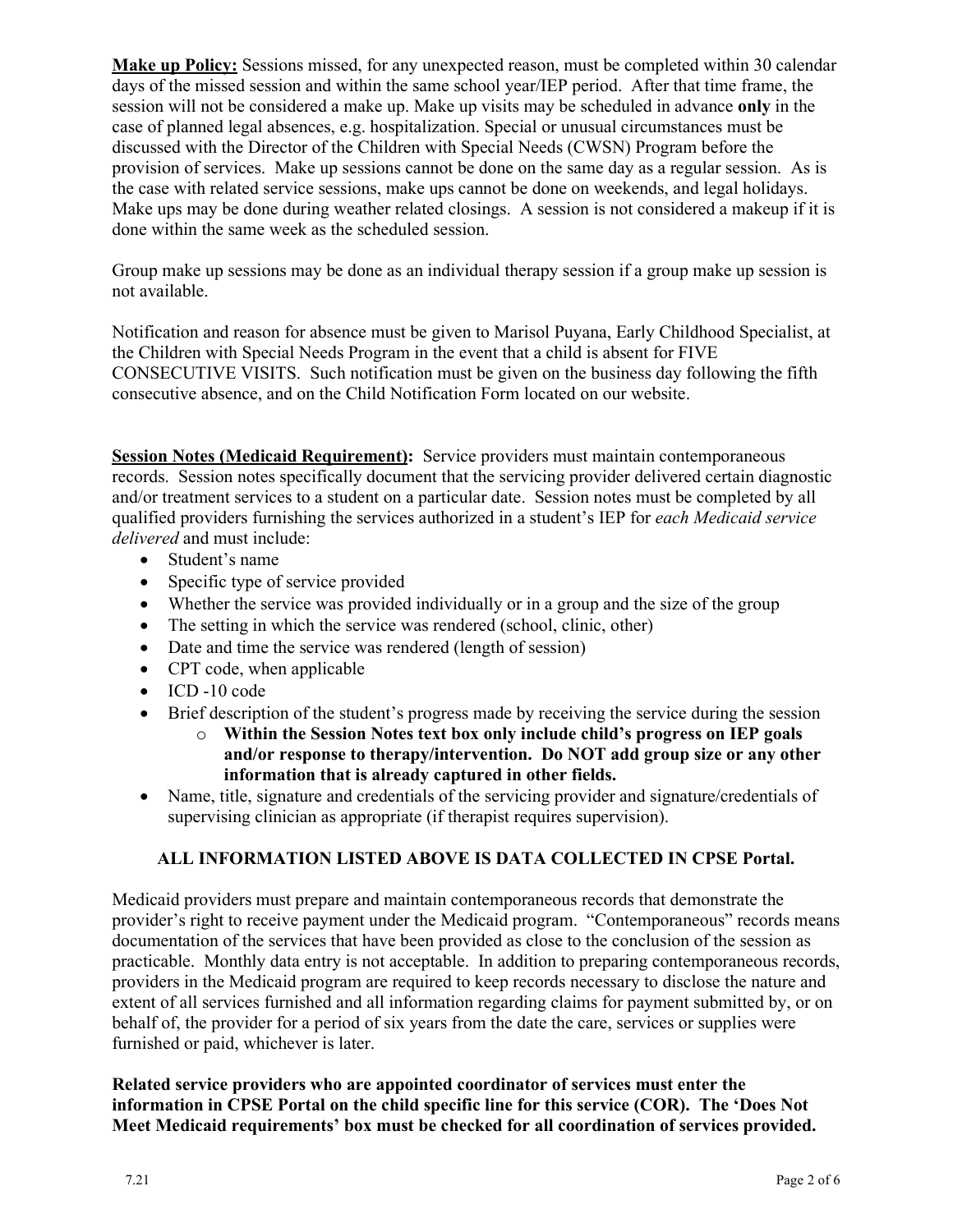#### **Billing:**

# **\*\*\* BILLING THAT HAS BEEN RETURNED FOR CORRECTIONS MUST BE RESUBMITTED WITHIN 15 DAYS OR PAYMENT WILL NOT BE MADE.**

- 1. Billing for the Children with Special Needs Program is submitted on a monthly basis. **All vouchers must be submitted within thirty days from the end of the month from which the services were delivered. Vouchers submitted after sixty days from the end of the month will not be accepted for payment**.
- 2. Dates of submission are as follows:
	- a. Submit each month in a single billing packet on or after the  $1<sup>st</sup>$  of the following month.

Related Services billing must NOT have dates outside the billing packet dates included within the electronic submission. Should this occur, the electronic submission will be deleted.

- 3. The completed billing packet consists of:
	- a. One County voucher completed in accordance with the attached instructions. If using the Schenectady County voucher in Excel that is posted on our website, the original and one copy is required for submission.
	- b. One original signed CPSE Portal Voucher Summary.
	- c. One RS Parent/Caregiver Signature Log or Preschool Confirmation of Delivery of Services form (see last page for further information) for each child listed on the Voucher Summary.
	- d. For all services (speech therapy, occupational therapy, physical therapy, etc.) requiring prescriptions, a copy of the script for each child must be included with the child's **FIRST** monthly billing packet of each new IEP/school year. Scripts that have multiple session dates are not allowed. Separate scripts are required for each school year session. (summer vs. school year, etc.)

#### **Signatures:**

- 1. All signatures must be original; photocopies are not acceptable. Signature stamps are acceptable if approved in the by-laws of the organization submitting the billing and written authorization to accept the stamp as original is provided by the CEO. This authorization must be provided annually at the beginning of the school year.
- 2. Parent/caregiver signatures are needed for each session the child has received services.
- 3. All signatures must contain credentials.
- 4. No pencil or white out is allowed.

'Make Up' and 'Does Not Meet Medicaid Requirements' fields MUST also be captured in CPSE Portal when necessary.

#### **Many CPT codes are only 1 per session or 1 per evaluation. Care must be used to ensure the accuracy of the number of units entered.**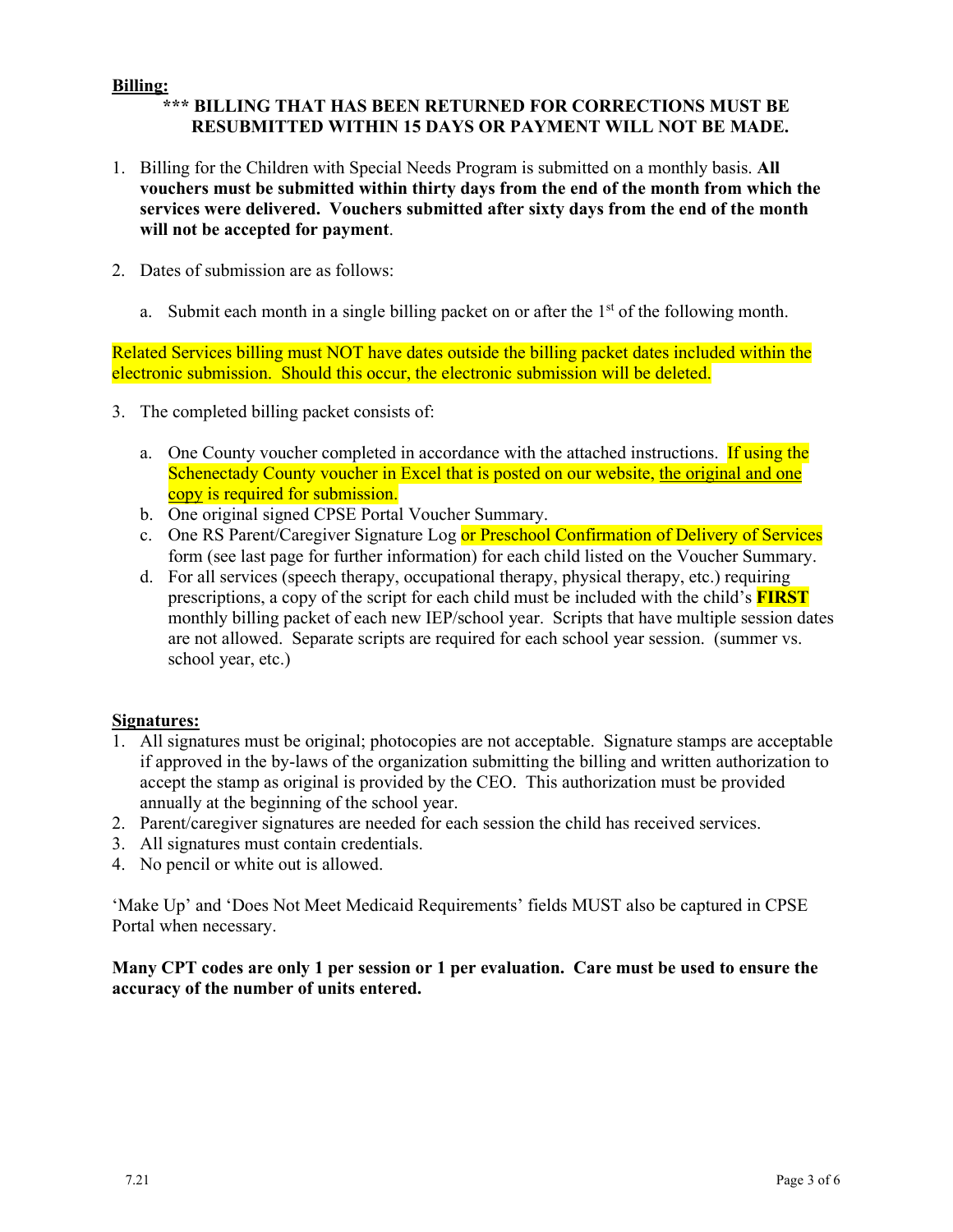# **Instructions for Completing Schenectady County CWSN Voucher Forms (CPSE Related Services)**

- 1. **DATE:** This is the date that the voucher was completed.
- 2. **CONTRACT NUMBER:** Please fill in the correct contract number assigned to you from the Children with Special Needs Program. **Note: contract numbers change yearly.**
- 3. **NAME AND ADDRESS:** Please use your complete name and mailing address, including zip code.
- 4. **CHARGE ACCOUNT NO(S):** The following information should be filled in under 'Charge Account  $No(s)$ :

**"A 2960 480221"**

For **CPSE** services the code is "**2960**"

**The last two digits of '4802\_ \_' are the last two digits of the year in which services were provided.** For services delivered through 12/31/21, the code is 4802**21.** For services delivered from 1/1/22 – 12/31/22, the code will be 4802**22**.

- 5. **DEPT. FURNISHED:** Please insert the "**CHILDREN WITH SPECIAL NEEDS PROGRAM".**
- 6. **DESCRIPTION:** For **CPSE** services, please insert the following information in the "Description" Section:

**"SPECIAL EDUCATION (NAME OF DISCIPLINE HERE SUCH AS PHYSICAL THERAPY/OCCUPATIONAL THERAPY/SPEECH THERAPY) PROVIDED AS PER THE ATTACHED DOCUMENTATION FOR THE PERIOD OF \_\_\_\_\_\_\_\_\_\_."**

- 7. **AMOUNT:** This is the total from the CPSE Portal Voucher Summary sheet.
- 8. **CERTIFICATION:** 
	- **Individual Providers** After the word, "I" print your full name as it is shown on your contract. After the words "I am" please put your discipline, e.g. PT or OT. Sign your full name as payee.
	- **Program Providers** After the word, "I" print the full name of the person certifying the voucher. After the words "I am", corporations write the name of the officer and corporate/partnership name.
- 9. **SIGNATURE:** This must be an original signature on the 'payee' line.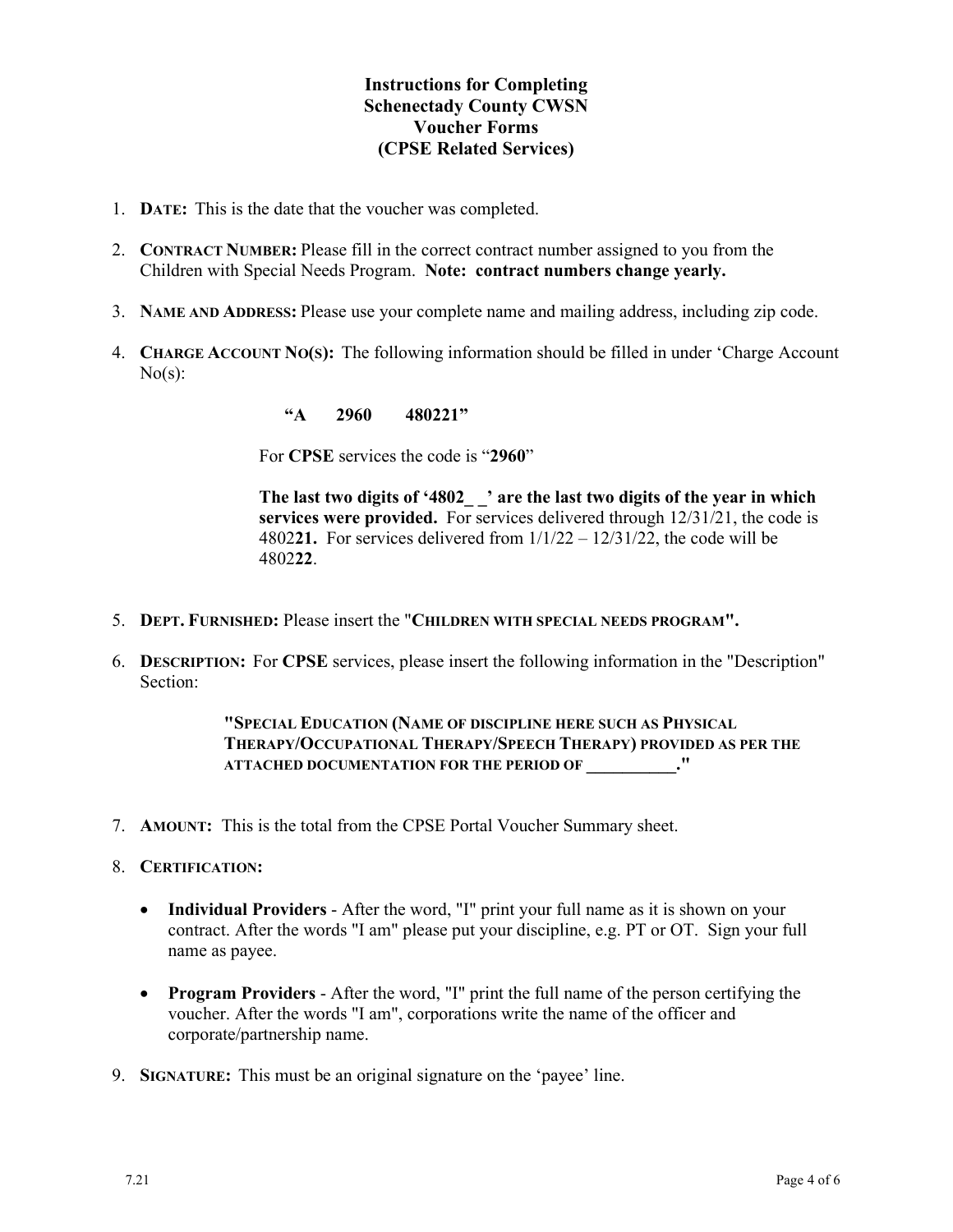## **Instructions for Completing Schenectady County CWSN RS parent/caregiver signature log** *(CPSE Related Services)*

- 1. **CHILD'S NAME:** Complete with the child's full name.
- 2. **AGENCY/PROVIDER NAME:** Complete with either agency or independent provider name.
- 3. **DOB:** Complete with the child's date of birth (month, date, year).
- 4. **MONTH/YEAR:** The month and year the services are delivered.
- 5. **ICD- 10 CODE(S):** Required ICD- 10 code.
- 6. **Make-Up Visits:** Enter make-up dates in this area.
- 7. **DISCIPLINE:** Enter service provided (ST, OT, PT, TVI, etc.)
- 8. **I or G:** circle either 'I' or 'G' to signify if service provided was individual or group therapy.
- 9. **START TIME:** Enter time service started.
- 10. **END TIME:** Enter time service ended.
- 11. **PARENT/CAREGIVER SIGNATURE:** Have parent or caregiver sign on this line.

#### 12. **CERTIFICATION:**

• **INDIVIDUAL PROVIDERS** - The individual therapist delivering the services must sign using their full name and any appropriate credentials.

• **DIRECTOR SIGNATURE:** The program director must certify the form on the director's signature line, using your full name. The form must be submitted with an original signature, photocopies are not acceptable. All providers must sign their credentials immediately after their signatures.